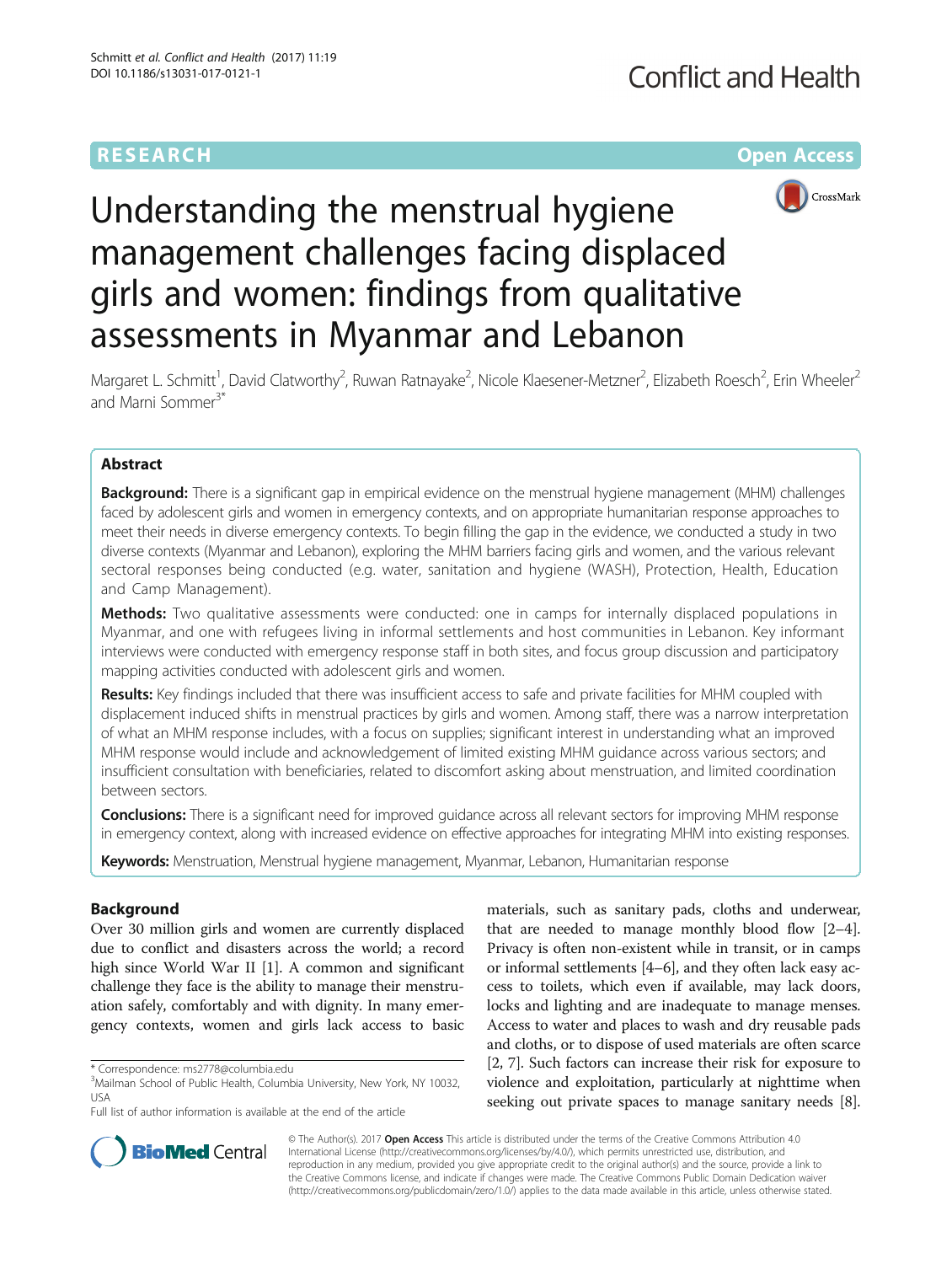These access challenges faced by displaced girls and women can occur in a range of contexts, including both higher and low income countries and in rural, camp and urban settings. These barriers may be intensified by cultural beliefs and taboos, in addition to the challenges associated with the social dynamics among women in lower-income contexts that might lead them to be less likely to demand improved services or supplies for such a taboo issue.

A significant challenge to addressing MHM barriers in emergencies is the on-going secrecy, shame and taboo that frequently surround menstruation, hindering adequate assessment and identification of contextually appropriate solutions [[9](#page-10-0)–[11\]](#page-10-0). Girls and women hesitate to speak openly about menstruation, and emergency response staff may feel ill equipped to explore the topic. Cultural beliefs frequently influence menstrual practices, such as the types of materials that girls and women use, their methods for disposing of menstrual waste (e.g. burying versus communal trash bins) [\[3](#page-10-0), [10](#page-10-0), [12](#page-10-0)], and their preferences for how and where to wash and dry reusable materials [\[7, 13\]](#page-10-0).

A prior review that was updated in 2016 found similar, stark findings regarding existing documentation, guidance materials, and the perspectives of humanitarian response practitioners on MHM in emergencies [\[14, 15](#page-10-0)]. The findings revealed a lack of uniform guidance for incorporating attention to MHM into various sector responses, including the types and timing of programmatic activities (e.g. inclusion during acute versus later phases of emergencies). Existing guidance that does mention MHM is often limited and concentrated within the water, sanitation and hygiene (WASH) sector. Yet in order to reach women and girls, an MHM response should be cross-sectoral in order to better address the demand side (e.g. Protection, Health, Education), with the Health sector, for example, needing supplies for bleeding management and appropriate WASH facilities at health clinics, and the Education and Protection sectors requiring female friendly toilets for girls and female staff, and emergency supplies of sanitary pads and underwear. The reviews also revealed the existence of numerous internal organizational dialogues over how to improve future MHM response, and a gap in documented evaluation, including lessons learned, of existing MHM programming, and insufficient assessment of beneficiary experiences.

The assessments were part of a larger project aimed at expanding the evidence and guidance on MHM during emergencies that was initiated in 2015 by the International Rescue Committee (IRC) and Columbia University's Mailman School of Public Health [[16](#page-10-0)]. Along with adding to the evidence, the project is developing an MHM in emergencies toolkit in partnership with the humanitarian response community that is being piloted and will be launched in 2017. To begin filling the gap in evidence and guidance on MHM in emergencies, qualitative assessments were conducted in two diverse humanitarian response settings in Myanmar and Lebanon. The primary objective was to identify key barriers to MHM among displaced adolescent girls and women, and to what degree each response addressed MHM needs. The secondary objective was to generate insights into the types and content of MHM guidance that would improve coordination and response in future emergencies.

## **Methods**

## Study setting

The study was conducted in two humanitarian populations receiving health and/or gender-based violence (GBV) and protection services from the IRC: internally displaced persons (IDPs) in camps in Rakhine State, Myanmar including in Buddhist and Muslim populated camps, and Syrian Muslim refugees living in host communities or informal settlements (e.g. tents and makeshift structures) in urban and peri-urban locations across Lebanon (Tripoli, Beirut and the Bekaa Valley). The IDP camps in Myanmar, located in rural, flood prone areas, included basic shelters for housing with local markets, health and education infrastructure. In Lebanon, the refugee population acquired their own housing (formal or informal), and primarily accesses these services alongside the local population in Beirut, Tripoli and Bekaa Valley. Some additional social services (health and protection) are being provided by local and international NGOs for the Syrian refugee population. In both locations, IRC provided protection programming for adolescent girls and women, in addition to a range of other services including health, NFI's and WASH (Myanmar only). As in most emergencies, other humanitarian agencies covered other sectors such as shelter, education, WASH and nutrition.

### Research design and methods

Qualitative research methods were utilized in each context to assess adolescent girls' and women's experiences with menstruation, and that of emergency staff responding to meet their needs. The staff included both international and local (in-country) NGO personnel of both genders and across a range of management levels. Those working on protection issues with women and girls in particular were a range of ages. Research methods included key informant interviews (KIIs) conducted with staff from different sectors and organizations, focus group discussions (FGDs) with adolescent girls and women, and participatory mapping (PM) activities with adolescent girls. The focus of the KII guides included attention to MHM within the response, timing and content of MHM activities, implementation challenges, sector-specific considerations, best practices or lessons learned, and recommendations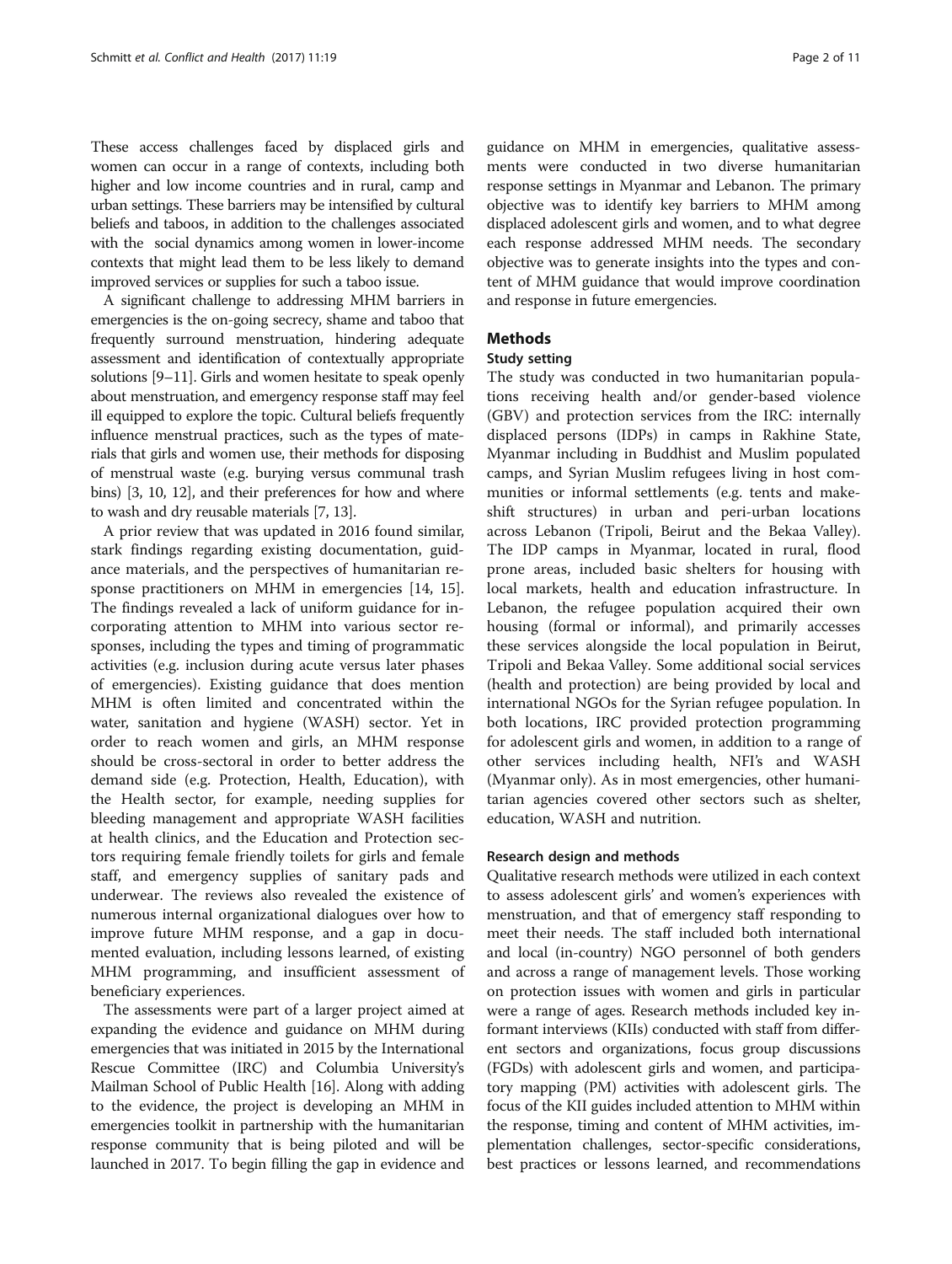for the development of the MHM in emergencies toolkit under development. The FGD guides included questions regarding girls' and women's cultural beliefs surrounding menstruation, methods or barriers to accessing menstrual materials, where and how they manage their menstruation in the context (including challenges they face), gaps in knowledge or information available on topics related to MHM, and feedback and advice on how to better support girls and women MHM in their respective contexts. The PM activity was conducted with groups of 8–10 adolescent girls in small groups (2–3 per group) who were asked to develop a map depicting their immediate communities. Next, they were asked to identify locations on the map where they manage their menstruation (i.e. for changing, disposal, washing and procuring materials), and to indicate areas on the map where they felt safe/unsafe and comfortable/uncomfortable managing menses, with an explanation provided for these perceptions.

### Sample and recruitment

The sample (see Table 1) for the KIIs included a range of cross-sectoral humanitarian staff (male and female) from numerous humanitarian response organizations operating in each context. Key informants  $(n = 17)$  were sampled purposively; maximum variation sampling was used to ensure at least two individuals were sourced from each sector (WASH, Education, Health, Protection, Camp Management). The sample for the FGDs included adolescent girls and women between the ages of 14–49 years. Purposive sampling methods were utilized to ensure variation across ethnicity, age, and living situation (e.g. camp, informal settlements and host communities). The groups were stratified into three age groups (14–18; 19–25; 26– 49 years of age). The age stratification was aimed at increasing the comfort and participation of girls and women. A total of 2 FGDs per age group per country ( $n = 6$ ; total  $n = 117$ ) occurred in each country. The mapping activity was conducted with two separate groups ( $n = 39$ ) of adolescent girls (14–18 years of age) in each country.

Data collection occurred over a 2-month period in September and October 2015. The research team included female staff from Columbia University (CU) and the IRC. All activities were conducted in a confidential setting, with female facilitators and translators of Myanmar and Lebanese descent, including both young and older women, who were trained to maximize the comfort of participants during the FGDs and PM activities, including their differing age groups. All KIIs were conducted in English, while all FGDs and PMs were conducted in the primary local language spoken by the adolescent girls and women in each context (Rohingya, Burmese, Arabic). Tape-recording was not used so as to ensure the participants felt comfortable providing information on a sensitive topic (menstruation) but careful note-taking was conducted by the two team members, capturing both verbal and non-verbal responses during the KIIs, FGDs and PM discussions. All participants provided oral informed consent before beginning data collection.

All study procedures were approved by the Columbia University Institutional Review Board (IRB) and the IRC IRB, and through a facilitated and systematic process of ethical review of the protocol by two local experts in each country.

## Data analysis

Two members of the research team reviewed all of the qualitative data transcripts, (KII, FGDs, PM) with the data analyzed using Malterud's 'systematic text condensation,' a descriptive and explorative method for thematic analysis [[17](#page-10-0)]. This approach utilizes a series of steps, including: a) broad impression, b) identification of the key themes, c) condensing the text from the code and exploring meaning, and d) synthesizing. The key themes identified from the data were shared with the entire research team for additional validation and discussion. In the following section, we present the major analytical themes found in this analysis and excerpts that best illustrate the recurrent descriptive codes under each analytical theme.

## Results

Four thematic areas emerged from the analysis: 1) Changes in menstrual hygiene practices among girls and women after displacement; 2) inadequate safe, private spaces for changing menstrual materials and disposal; 3) insufficient guidance provided by response staff to beneficiaries on the basics of MHM; and 4) inadequate crosssectoral leadership and coordination on the content and timing of MHM responses. Both similarities and differences were identified in the experiences of girls and women in the two settings, illustrating the importance

|  |  | Table 1 Number of participants |  |  |  |
|--|--|--------------------------------|--|--|--|
|--|--|--------------------------------|--|--|--|

|                                                             | l ebanon. | Mvanmar | Total |
|-------------------------------------------------------------|-----------|---------|-------|
| Key Informant Interviews with emergency response staff      |           |         |       |
| Focus Groups Discussions with women (aged 19-25; 26-49)     |           | 64      |       |
| Focus Groups Discussions with adolescent girls (aged 14–18) |           |         |       |
| Participatory Mapping with adolescent girls (aged 14–18)    |           |         | 39    |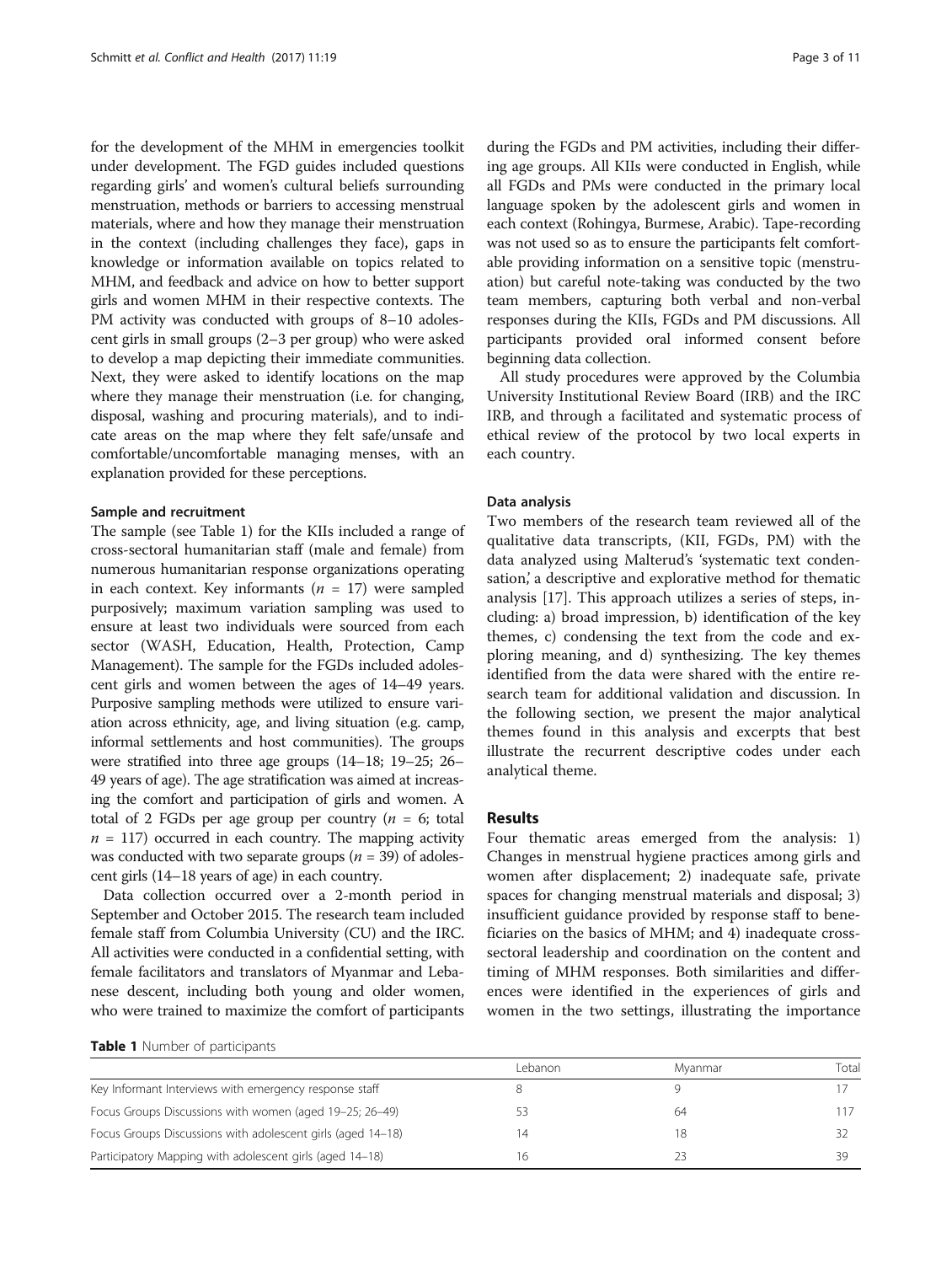of adapting each MHM response to cultural and local contextual realities.

## Changes in menstrual hygiene practices among girls and women after displacement

The types of materials (e.g. disposable pads, reusable pads, cloths, etc.) used by displaced girls and women to manage monthly blood flow tended to change after displacement. The changes appeared to be influenced by one, the types of materials that were provided or otherwise available, and two, the ease of their ability (or not) to wash and dry reusable materials, or dispose of disposable materials.

#### Types of materials used

The types of menstrual materials that girls and women were using in Myanmar and Lebanon was found to be influenced by four things: 1) what was included in Nonfood Item (NFI) distributions; 2) the frequency of NFI distributions; 3) girls' and women's mobility; and 4) the existence of personal funds.

In Myanmar, many girls and women reported a reliance on blanket NFI distributions that included disposable sanitary pads and other supportive materials, such as underwear and soap. The KIIs with emergency response staff revealed how during the acute phase, assumptions were made about the materials that girls and women would prefer, and would be easier to use in the particular displacement context. As one Hygiene Promotion Manager explained:

… they told us they were using cloth but the same cloth was difficult to come by and we were worried where they would dry the cloth and taking into the consideration that there was no privacy.

So that problem was solved when we shifted to sanitary pads and not the cloth….

The use of disposable pads was, however, described as new, particularly for those coming from rural areas. As one female Muslim caseworker in Myanmar explained during a KII: "At first many of the women used cloths but now all of them use the [disposable] pads provided." She suggested that although many had previously used cloth to manage menstruation, they now preferred disposable pads. A key reason was that disposable pads had built confidence around preventing leakage and increased their ability to engage in daily activities of living. As one adolescent girl explained, "When I have [disposable] pads, I will go outside but when I only have cloth, I will not." Many girls reported saving the disposable pads for the times when they would be outside the house and needed product reliability.

In Lebanon, in contrast, many girls and women reported that pre-displacement they had already used disposable pads, and thus continued to prefer them. However, NFI distributions were reported by both beneficiaries and staff in Lebanon to have been sporadic throughout the response, and more recently to have only targeted adolescent girls at protection centers. Most refugees described not having received a distribution with sanitary supplies in over a year.

The frequency of NFI distributions and availability and affordability of other options were all found to influence the types of menstrual materials used. Given the limited nature of the distributions in Lebanon, the comparatively higher socioeconomic status of many Syrian refugees (as compared to Myanmar IDPs), and the presence of functioning markets in the urban context, girls and women generally sought out menstrual supplies in local stores. As one older Syrian woman explained, "we get them [disposable pads] in the pharmacy or supermarket. They are everywhere now." In Myanmar, accessibility to the market and financial resources were more limited, and many girls and women reported to be reliant on NFI distributions for sanitary materials. Distributions were at best monthly and then bi-annually and explained by staff as dependent on the organization responsible for NFIs in a given camp. The protracted nature of the Myanmar emergency and the limited funding were also described as impacting distributions, and sustainability in both sites. As one reproductive health staff member noted:

…I understand the preference for disposables [by girls and women], but it seems like there is no plan for sustainability and whether these people are going to be in the camps forever… the sanitation facilities are now being set up one way but what happens if they then must go back to cloth?...

Furthermore, the infrequency of distributions of MHM supportive supplies, especially laundry soap, created further challenges for girls and woman in terms of their ability to sustain the use of reusable materials, thus heightening their preference towards easier maintenance disposable options.

From the girls and women's perspective, the irregularity of the supplies influenced their practices, with some IDPs in Myanmar describing reverting back to cloths due to a shortage of disposable pads. They also described the trading or sharing of menstrual supplies. As a WASH actor described:

…although the PDM [post-distribution monitoring] showed minimal selling of menstrual materials, there was some. In general, two families would take their kits and sell one of them; then sharing the supplies in the one kit across the females in their families….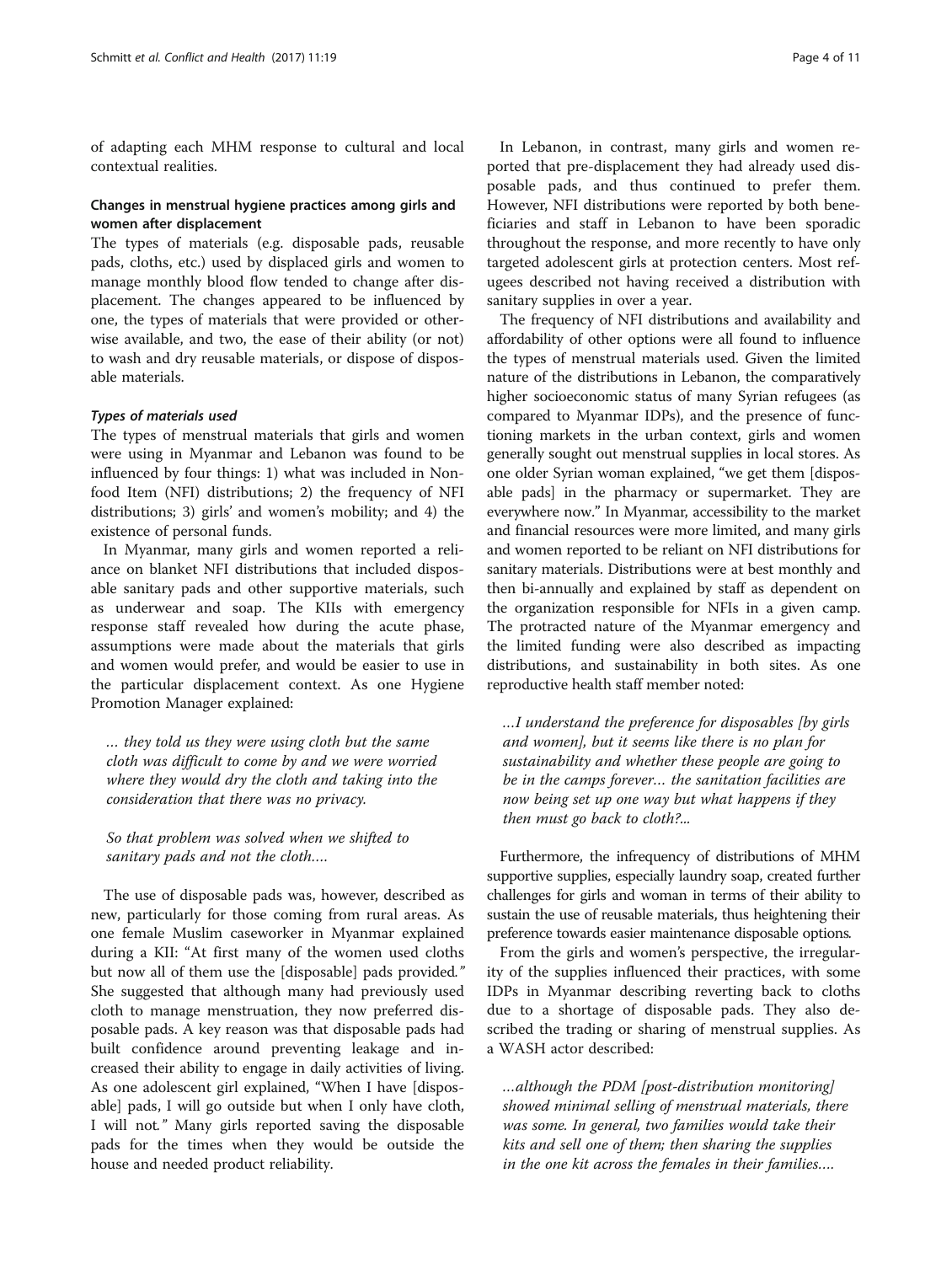Observations by the research team of the very limited local market in Myanmar indicated some sales of NFI sourced disposable pads, which emergency staff explained happens due to economic struggles faced by families in the camps. In Lebanon, the majority of displaced Syrian girls and women indicated that although they preferred disposable pads, such products were expensive in the local markets. This forced a shift to makeshift methods. As one WASH response staff explained, "They have coping mechanisms for when they can't afford them. For example, the mothers will just use tissues for their menstruation and then share the pads with their daughters. Or, if none of them has them, they will all just use tissues."

The mobility of the displaced also appeared to influence the type of material used. In Lebanon, discussions with both beneficiaries and staff revealed how refugees could access local markets. In contrast, the IDPs in Myanmar had very restricted movement. As one Hygiene Promotion Manager explained, "They have no livelihood so they do not have anything [menstrual materials]…because of restricted movements, the Muslim IDP can't access these materials in town or even have the money to buy it [pads]."

## Constraints of the environment on material use

The environment was also found to influence girls' and women's choice of materials and related menstrual practices due to limited privacy and a lack of disposal options available. Beneficiaries in both sites reported living in environments with diminished privacy for washing and drying of menstrual materials (e.g. reusable pads, cloths, underwear), and for disposing of pads and other used menstrual materials. Girls and women in both sites also indicated an increased preference for disposable pads due to the privacy and logistical challenges around washing and drying reusable materials, such as cloth. As one displaced woman in Myanmar explained:

…the houses are too small and don't allow for privacy. It is one room for the entire family. The size of the house and the lack of separation from the men and boys is a problem….

For girls and women in Myanmar who continued to use cloth, laundering practices included hiding damp menstrual cloths underneath existing clothing or mattresses to dry. Such practices translated into longer drying times and the wearing of damp cloths, causing discomfort and irritation.

The space constraints in both emergency contexts also influenced disposal practices for menstrual waste, as indicated in the PM activities, with disposal of menstrual materials impacted by local beliefs and taboos. This was reflected in Myanmar where large rubbish bins existed as part of the waste management system, but many girls and women reported a preference for burying used materials, as they had done pre-displacement. However, the restricted size of the camps and the lack of privacy made the task of burying very difficult. Therefore, many reported either going out after dark or before dawn to bury their materials, which was problematic given the flood-prone nature of the site. Alternatively, they dropped used materials directly into latrines, which was considered both convenient and discreet. Such practices had negative consequences on the lifespan of the latrine infrastructure, and were further complicated by gender dynamics and taboos. As a WASH engineer explained:

… Women were putting the pads down the latrines and it was clogging the pipes. They would take sticks to try and force the pads down and this was creating problems. Also, because it was men doing the desludging, the men would refuse to take out the pads….

Select WASH actors advocated for the usage of waste bins placed directly inside the latrines. However, these efforts were often met with resistance from the beneficiaries due to the strong cultural taboos and perceived humiliation regarding the prospect of others being able to see their used (bloodied) pads in the bins. Such issues were exacerbated by the lack of enforcement of gender segregation of toilet facilities, making girls and women even more uncomfortable. As one older Muslim IDP explained, "I prefer to bury because someone can see it if they throw it in the latrine; and men are using the female latrines."

Syrian girls and women living in the informal settlements also reported that they now shared toilet facilities with several families. These toilets were reported to be cramped, dirty and lacking in separate space for disposal. Many described how they carry dark colored plastic bags for discreetly putting the used materials in, to be later disposed in the household trash.

## Inadequate safe, private spaces for changing menstrual materials and disposal

In both sites, girls and women described challenges in finding spaces to safely and privately change their menstrual materials, clean themselves and dispose of menstrual waste. In both Lebanon and Myanmar, household shelter structures were frequently shared with family members (and non-related individuals or families), and lacking in walls or separation. For the IDPs in Myanmar, the shared latrines were collectively described as being unsafe, uncomfortable and dirty. Girls and women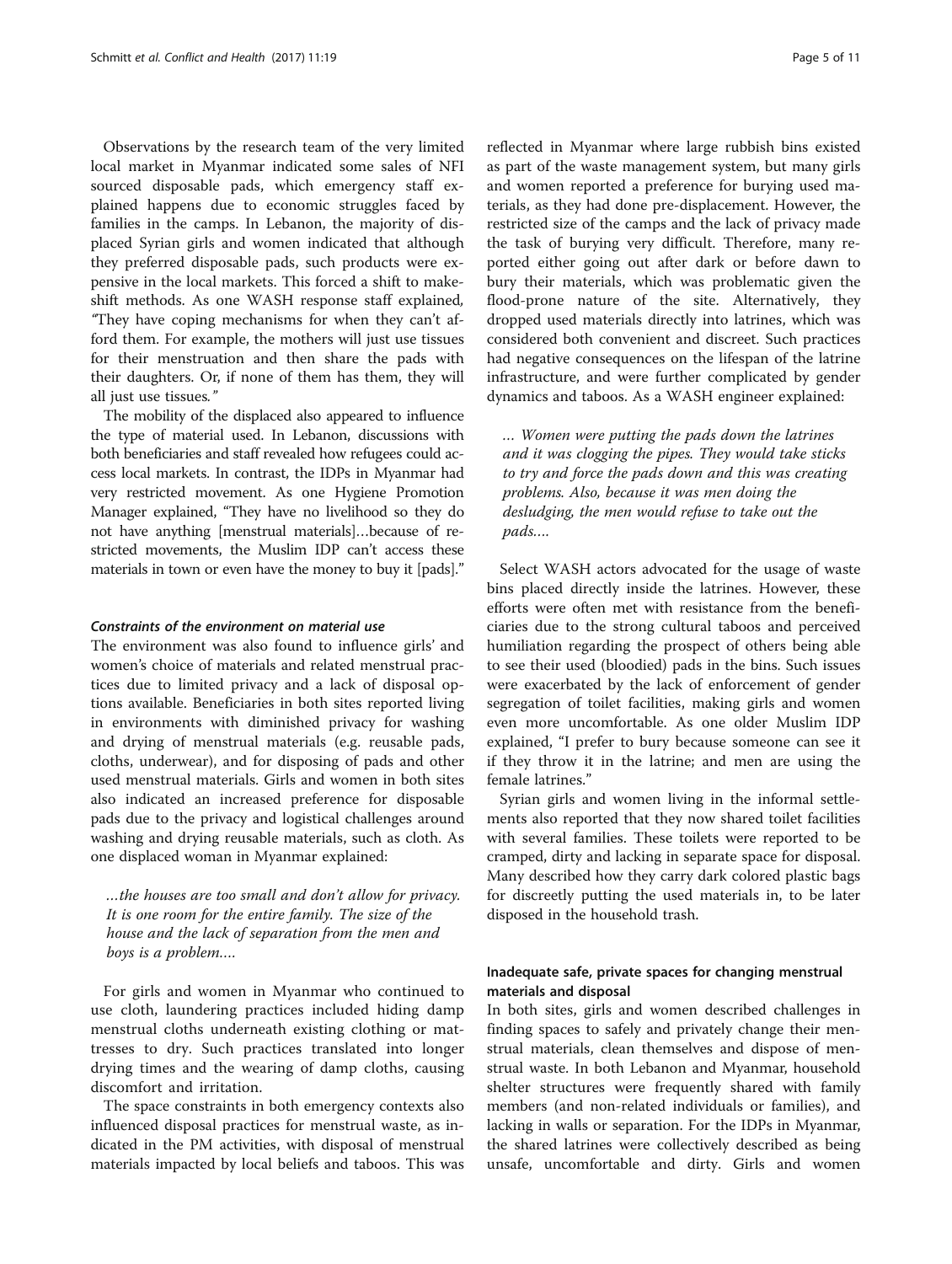described a lack of enforced gender segregation, large gaps in the bamboo walls permitting visibility, and an absence of locks on the doors. This resulted in many girls and women experiencing anxiety regarding the potential for "peeping toms" or intruders while using these facilities. Despite the limited single room structures provided upon arrival to the camps, some families had constructed small washrooms as add-ons to their shelters as an alternative solution. These were reported as more appropriate locations for changing menstrual materials, especially during the night. Most bathrooms in the Myanmar camps and informal settlements of Lebanon also lacked a water source inside or convenient to the latrines. This was especially challenging for the Syrians living in informal settlements, who expressed desires for the provision of pre-wet napkins or baby wipes to be included in distributions to help address these hygiene issues. Persisting cultural practices of anal cleansing found in the Myanmar camps however made the issue related to having water in the latrines less pressing as it was more habitual for the population to bring a water vessel into cubicles, regardless of the water source proximity to the latrine.

During both the PM and FGDs, latrine accessibility during the night was also considered problematic in the camps, due to inadequate lighting on pathways and at toilets, fears of violence or of ghosts. Many girls and women opted to wake up very early (4 or 5 am) to use the latrines. Although this required walking outside in the dark across long distances, many believing that it reduced the risk for intruders in the latrines, contact with males and the absence of long queues that were common during daytime.

Similarly, in Lebanon, some refugee girls and women living in informal settlements encountered considerable challenges to finding private spaces within their shelters (i.e. tents, tarp structures, dilapidated or unfinished buildings) to change their menstrual materials, leading to the decision to change in the toilets despite how cramped and unclean they were. As one adolescent girl explained during the PM activity:

…The walls that make the tents and separate them are normally just blankets, plastic sheeting and transparent. Someone from the outside can see you in there; if you undressed or don't have your veil on, someone can see you….

The majority of girls and women indicated extreme discomfort at the thought of changing their menstrual materials inside their shelters, which was highlighted in both FGD and PM discussions (see Fig. 1). Although inadequate, shared toilets were still preferred for changing menstrual materials over a shared shelter. Latrine facilities were generally located around 10 ft from a household, and described as cramped, often lacking locks or doors and shared by several households. Despite the discomfort, most girls and women did not feel they had an alternative. As one woman explained: "I have just adapted. I have lived here for 3 years so I had to get used to it." Many girls and women explained how they had adopted practices to reduce interactions with males when using the toilets, especially when menstruating. Some reported waiting until the early evening when men would generally leave the household, although this was reported to be challenging with heavy blood flow.

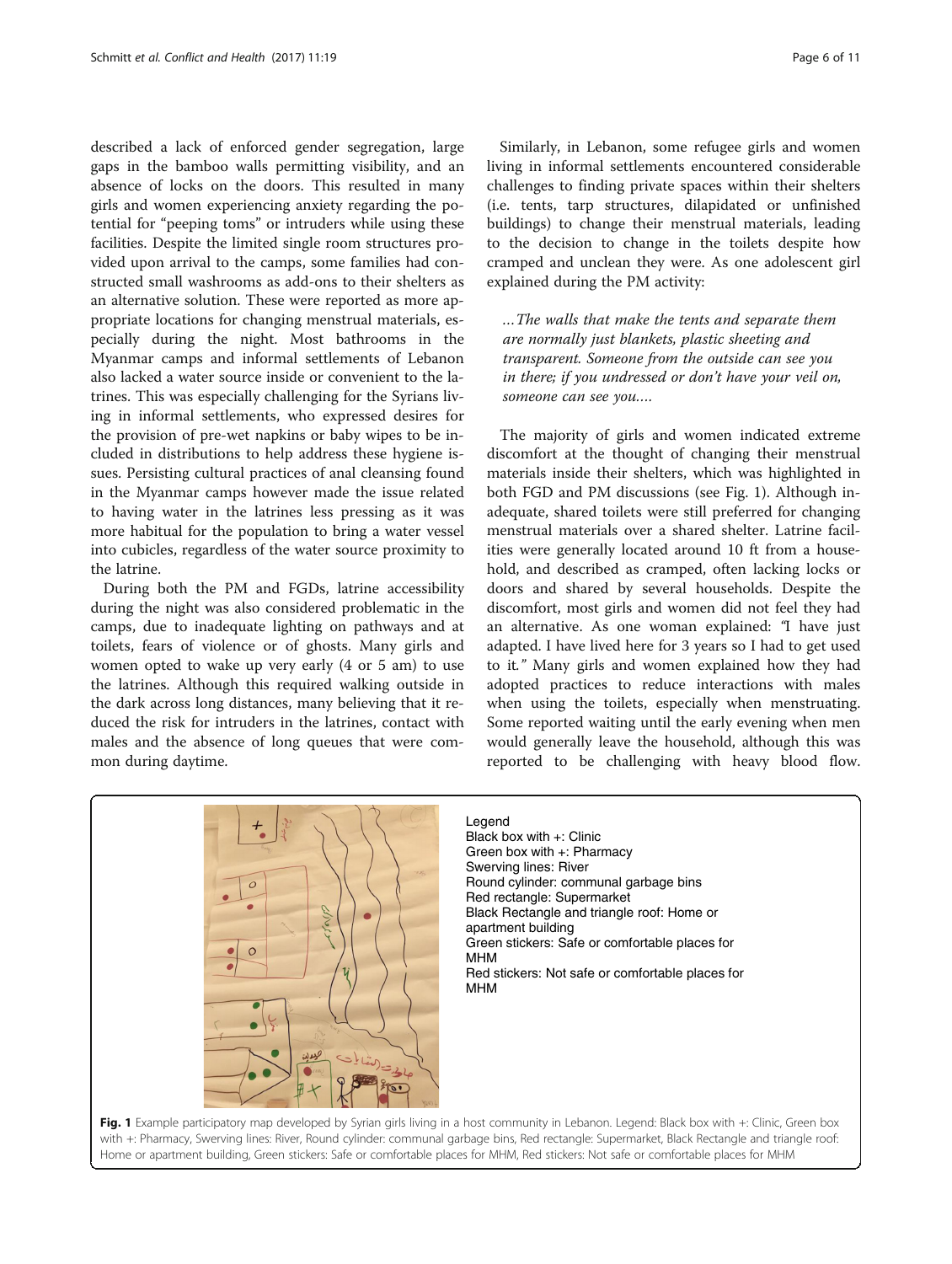Nighttime use of latrines also posed challenges, with many girls and women citing fears of violence, kidnapping or snakes. As one young Syrian woman explained: "The informal settlements are not secure, so we can't go outside at night…because of the kids." As a result, some households developed makeshift household toilets. As one Protection staff described:

…they started making bathrooms right inside the tent. Hygiene wise, it's not a great idea but security wise, it is. I saw many of them put it right next to kitchen so there is a smell. But the women and girls think it's a better idea than having to go use the ones outside.

## Insufficient guidance provided by response staff to beneficiaries on the basics of MHM

The inadequate provision of basic MHM guidance through hygiene promotion during NFI or targeted distributions of menstrual supplies was reported by humanitarian response staff in both sites. One explanation heard repeatedly in both sites was that WASH and protection staff were not comfortable with the details of MHM and how to deliver guidance in a culturally appropriate way. One adolescent girl-focused Protection officer described this challenge in Lebanon, noting how "it is very challenging to give this information [to girls] and training staff is also hard. The staff come from their same culture and they also shy, especially when girls ask questions." The provision of information about puberty (and menarche) to pubescent girls (and their caregivers) was also found to be lacking in Education and Protection programming.

Girls, women and staff in both sites described a gap in the provision of practical information about MHM. This was especially the case for girls and women living in the Myanmar camps, from more rural settings who switched from cloths to disposable pads after displacement. This included the importance of good hygiene practices and camp management's preferred disposal practices (so as not to damage toilet infrastructure). As a Women's Protection staff in Myanmar described:

…They were never taught at first how to use the pads or how to dispose of them. The women who came from town [had] used pads before so when they moved here, they showed the people from villages how to use them. They need education on using the pads and disposal...for example, when they first got the pads, they just thought they were tissues….

In both contexts, staff and beneficiary participants noted the importance of adapting such information to the literacy and cultural backgrounds of the population. Syrian refugees were found to have a wider range of

educational backgrounds and varying cultural differences between the previously urban and rural populations, in contrast to the Myanmar IDPs, who were described as having low literacy levels. One suggestion made by a caseworker from the IDP population was that MHM guidance be developed that utilizes more visual or picture-based approaches and actual demonstrations to support educational efforts. Another challenge, unique to the Myanmar context, included the IDPs lack of connectivity to media, due to minimal access to electricity and media networks. A Reproductive Health staff described this challenge, explaining that "menstrual hygiene is so important because they [the IDPs] are so isolated. When we compare the [town] situation to the camps, they at least have the media or other things. But in the camps, they are not aware at all of these things."

Regarding the provision of puberty and MHM guidance to pubescent girls and their caregivers, varying opinions surfaced among response staff in the two sites about whether such information belonged in acute versus protracted response contexts. This debate also considered the funding implications, as one education adviser working in Myanmar explained:

…the challenge for education in emergencies, as a sector, is that the focus is on primary education which here in Myanmar is ages 5–11; so most girls are not menstruating yet. The funding for older kids generally comes later, so the opening to discuss MHM is more limited in the acute phase….

In Myanmar, many girls indicated they had not been aware of what menstruation was prior to their first menstrual period, causing distress and embarrassment at the onset of bleeding. Adolescent girls described how after sharing their discovery of bleeding with a family member, usually mothers, sisters or sister-in-law, they gained an understanding of how to manage menstrual blood. The majority of adolescent girls and women reported that they had not received any form of education on the biology of menstruation or how it pertains to their reproductive health during their time in the camps or pre-displacement.

In contrast, the Syrian refugee adolescent girls and young women in Lebanon were more likely to report having some basic knowledge about menstruation prior to their first period. They described having learned about it in schools or from their families. As one Protection staff explained:

Many girls have a lot of information, but it is not correct. The other girls have no idea what we are talking about. It differs a lot between girls...and there are a lot of misconceptions though, like about not being able to shower during your period.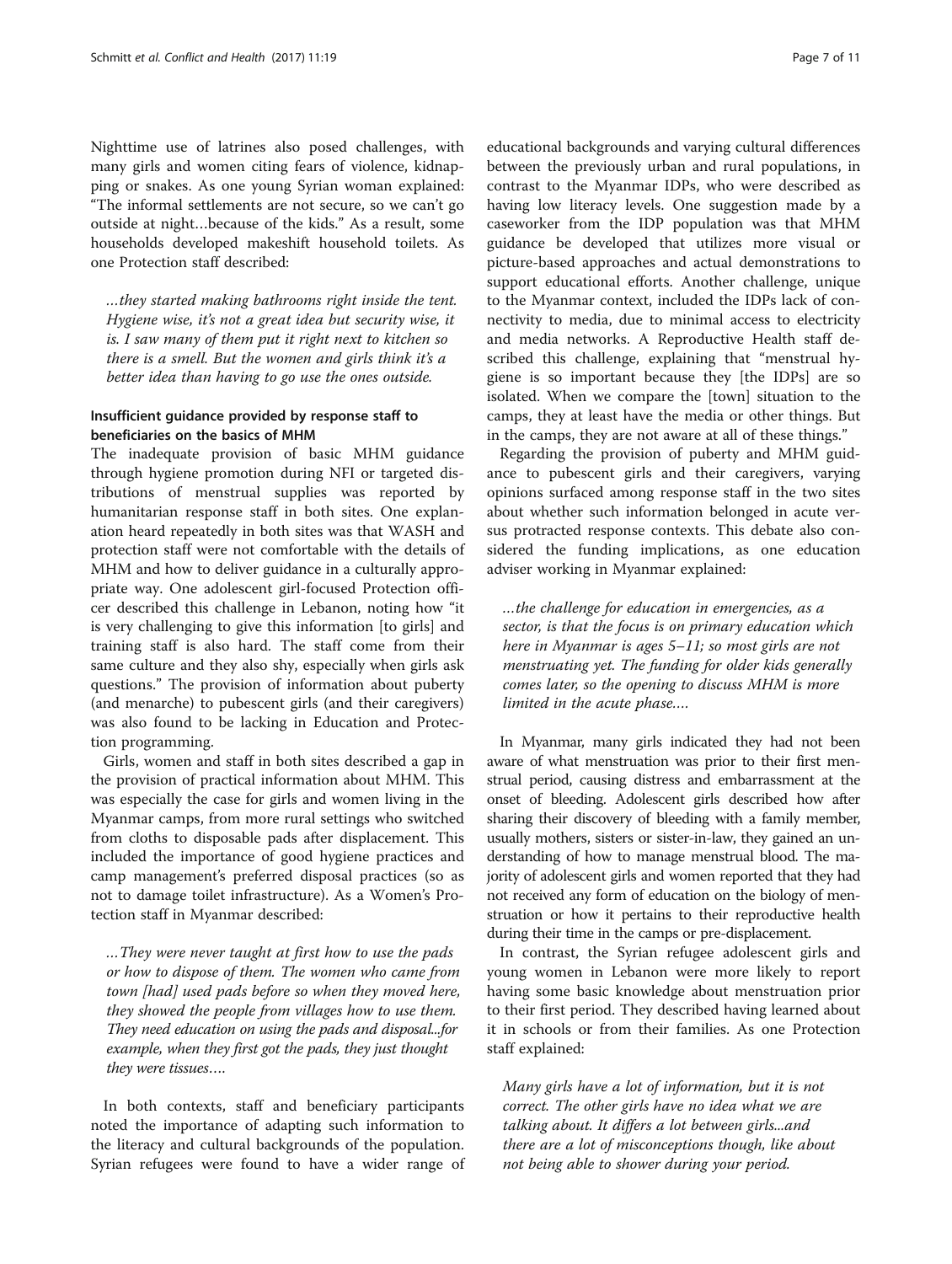Such misconceptions could have been linked to actual cultural beliefs among the population, or possibly just adolescent girl's misunderstandings about menstrual hygiene; regardless the need was indicated for the provision of more accurate information. Many Syrian refugee mothers also described feeling inadequately prepared to provide accurate education on menstruation to their daughters, sharing their own discomfort and lack of knowledge. As one mother explained:

My daughter needs more information, but she's still a child so I don't know how to tell her. I was shy and embarrassed; my mother didn't prepare me so I don't know how to prepare her.

Several women advocated for the provision of adult education to be provided to them on topics related to menstruation, to guide and support them in their efforts to communicate with their daughters on the topic, in addition to educating them on other relevant reproductive health topics, such as menopause. As one Protection Manager explained, "This is a subject [menstruation] that women ask about a lot and we don't have materials to give to them."

The experience of displacement also appeared to reduce some previously experienced taboos that menstruation introduced into girls and women's lives. Both Syrian girls and their mothers identified numerous restrictions they had been taught to respect when menstruating, such as on bathing, cooking, praying, interacting with males and eating specific foods before displacement. However, displacement conditions made many of these restrictions increasingly difficult to adhere to, suggesting the possible diminishment of such taboos. Although the girls and women in the Myanmar camps also reported some restrictions related to menstruating status, there was no mention of a shift in such taboos subsequent to displacement.

## Inadequate cross-sectoral leadership and coordination on the content and timing of MHM responses

In both emergencies, it was found that a range of different sectoral actors (WASH, Protection, NFI's) were involved, to varying degrees, with the introduction of MHM activities, primarily the distributions of materials. However, the KIIs with humanitarian response staff in both settings revealed a lack of buy-in and consensus on the best practices and strategies for implementing an MHM response. Staff across various sectors explained how the absence of detailed guidelines or strategies for introducing MHM, both internally within organizations and externally in broader sectoral guidelines (e.g. Sphere), hindered their ability to respond and to effectively collaborate. As one reproductive health advisor in Myanmar explained:

When there was flooding again, we saw multiple issues that came up with the distributions of kits, including dignity kits…What are we giving? What are the standards? How often do we supply them? These are unanswered questions.

In addition to the expressed uncertainty about effective approaches for the provision of sanitary materials (e.g. hygiene kits, dignity kits) to a given population within a given context (e.g. floods, conflict), there was found to be a lack of consensus or familiarity with what comprises the key elements of a complete MHM response.

Most respondents, regardless of their sector, when asked about the existing MHM response would articulate the importance of the provision of supplies. Additional prompting was often needed to capture their perspectives on the design of supportive facilities (toilets, bathing spaces), supplementary materials needed for washing and drying (e.g. basins, laundry soap), appropriate menstrual health and hygiene education, and methods for disposal and waste management. Related, there was found to be a lack of clarity surrounding the appropriate timing of an MHM response and the primary response, which lacked reflection or time dedicated to exploring the local population's menstrual practice preferences (e.g. reusable materials versus disposable pads) or the cultural or social considerations that might influence its ultimate success. Concerns were also identified regarding a sector's willingness to initially address MHM given competing priorities. As a one senior protection actor working in Myanmar explained:

…WASH now has become broad. They will be looking at menstruation, gender issues, water. They embrace a lot things but in the acute phase, for WASH to concentrate on these other issues, is rare. They will usually degrade them to a later phase. Menstrual issues will come later—unless you have a [WASH] manager who is really into gender issues….

The choice of materials was also found to not always be sufficiently coordinated with the waste management systems being implemented. This included attention to disposal systems, the impact of material selection on sanitation infrastructure, cultural beliefs surrounding disposal, challenges related to discreetly washing and drying reusable materials, the role of menstrual hygiene education to support these efforts, and waste management. Sustainability concerns also arose in relation to waste management, as one Hygiene Promoter described in the camps in Myanmar in relation to concerns about diminished response funding, "if it [the emergency] continues, who is going to be responsible for picking the pads? Or running the incinerators?"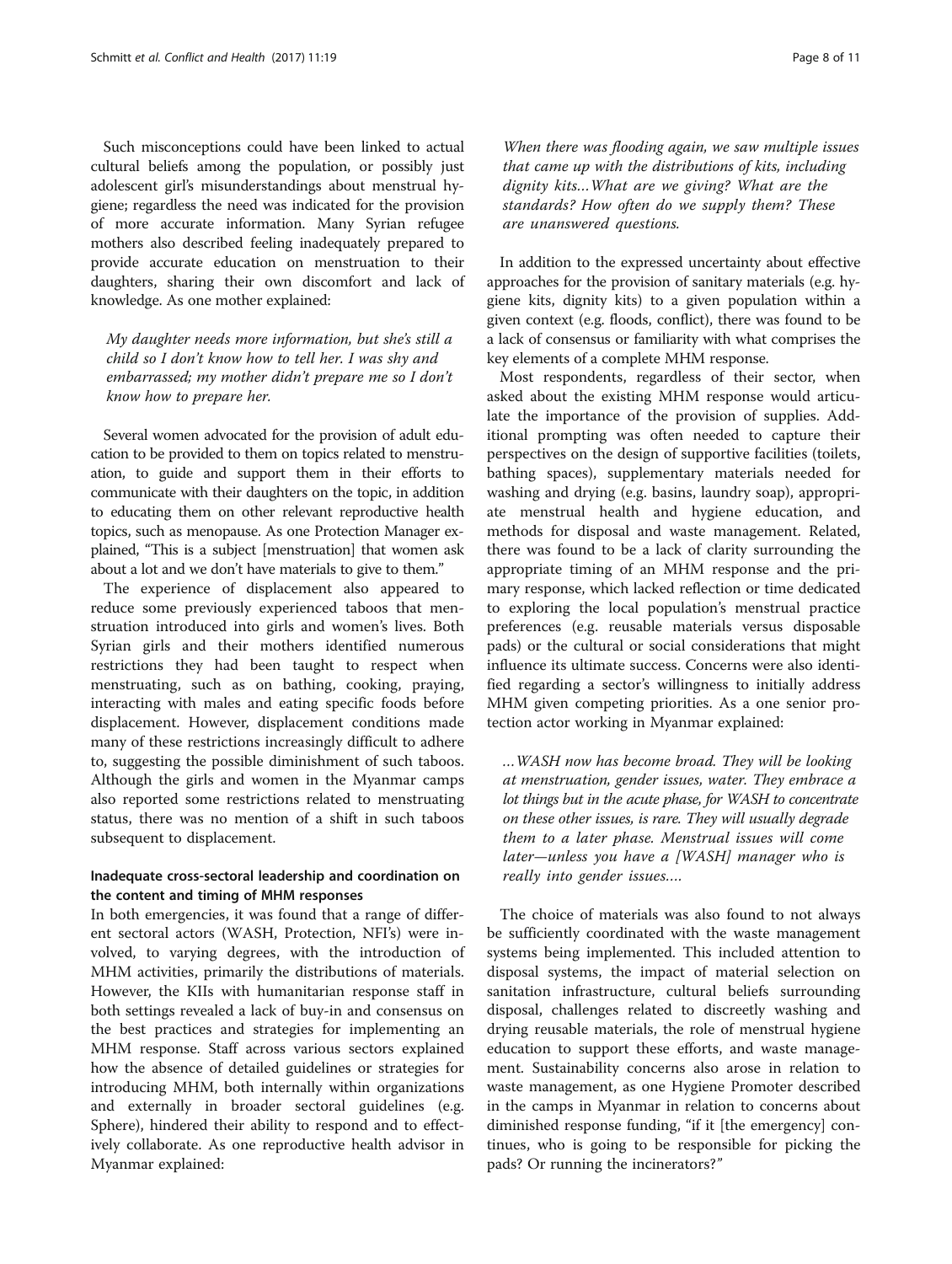Another important factor articulated in both sites as hindering an effective MHM response was a lack of clarity about which sector had the responsibility (and funding support) to lead and coordinate a cross-sectoral MHM response beyond the provision of supplies. This includes explicit directions or guidelines that place these responsibilities within a specific lead sector with other supporting sectoral actors. Although many respondents suggested that the WASH sector does and should play a central role in leading MHM efforts, there was concern expressed for the discomfort that male engineers in particular might feel addressing MHM with beneficiaries. A number of respondents suggested that a critical role in an MHM response thus exists for the Protection sector, and in particular the GBV sub-cluster, whose staff are frequently closer to women and girls. However, there was found to be uncertainty about specific roles for the non-WASH sectors and information sharing to enhance MHM response efforts. As a Women's Protection staff in Lebanon explained:

We wanted to collaborate more with them [WASH actors] and to get them to take into consideration our referrals. We do GBV assessments – in this location, the women and girls are not safe. There are many GBV cases at the latrines and the latrine is always one of the main location or reasons for it…they need to build more toilets, and can we have locks? Can they be divided [by gender]?

In particular, the Health sector requires improved clarity. For example, in both Myanmar and Lebanon, Health Sector staff acknowledged that their sector should have roles in supporting MHM, but were unclear on the specifics. A Senior Reproductive Health Adviser in Lebanon articulated this concern, explaining "We need to figure it out where MHM fits… is it SRH (Sexual and Reproductive Health)? Maybe…but I don't know. I think for us, as part of awareness we do talk about hygiene through our partners...but not necessarily menstrual hygiene." The delineation of roles for each sector could mitigate this confusion, enable a more timely and comprehensive response, and reduce the potential for overlap.

## **Discussion**

The findings from the qualitative assessments on menstrual management conducted in two differing emergency contexts, provided valuable insights into the range of key issues related to MHM in humanitarian response settings. An "MHM response" was primarily understood as, and focused on, the provision of sanitary materials, rather than a mainstreaming of MHM into various relevant sectoral response efforts (e.g. WASH, Protection, Health, Education). Other key findings included inadequate consultation with beneficiaries on menstrual practices, insufficient coordination between sectors, lack of clarity on leadership on MHM, and insufficient existing guidance on appropriate and effective MHM interventions in emergency contexts. However there was at the same time a great interest demonstrated in understanding what an improved MHM response would include among humanitarian response staff, and a willingness from beneficiaries in both sites to share their MHM needs.

In both sites there was found to be a need for improved understanding of beneficiary MHM practices at the onset of an emergency. Many of the staff working in the two emergencies, as well as the beneficiaries themselves, indicated inadequate consultation had occurred with girls and women about their preferences and practices. This might have resulted from staff discomfort with the topic, lack of prioritization of MHM as an important issue during the emergency, or other priorities that were deemed more critical during the initial acute phase. However basic consultations with girls, women and local staff are essential given the likely variations in menstrual practices even within a specific population [[13\]](#page-10-0). Many response staff in both sites articulated a lack of familiarity with the details surrounding how beneficiaries were managing menstruation. One proposed solution for future emergencies was the establishment of a global or national level database which would be tasked with gathering basic information on local women's menstrual practices and beliefs prior to the onset of an emergency, especially in regions or countries considered disaster or conflict prone. This information would then be readily available to inform response efforts during the acute phase, when gathering such information is perceived as challenging given the sensitivity of the topic and competing priorities. Such an approach would preposition knowledge about cultural practice, however there are also approaches for making the "best available option" choices in the acute phase in the absence of such information.

Improved consultations with girls and women at the onset of an emergency is likely to illuminate these key issues earlier, thus improving the quality of the response. In addition, for situations where the displaced are living in peri-urban or urban informal settlements (including tentlike dwellings), there may arise unique challenges for WASH actors in addressing their MHM needs. WASH programs have in some contexts experienced challenges identifying and supporting sanitation infrastructure in informal settlements [[18\]](#page-10-0), given that many shelters were often located on privately-owned or deserted properties.

This study also highlighted a need for improved crosssectoral coordination on MHM. Although numerous mentions were made of the importance of the WASH and Protection sectors working together to understand girls'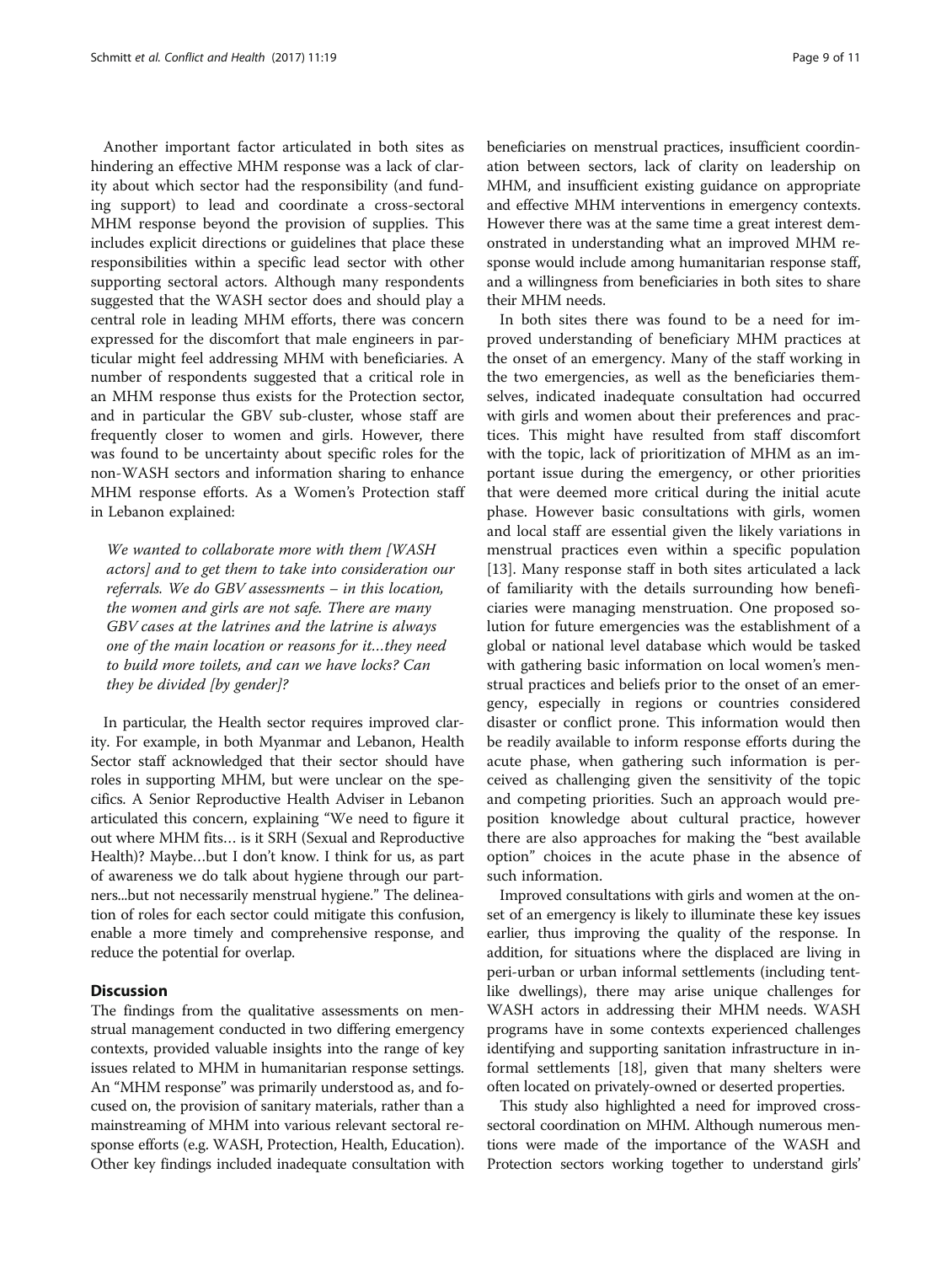and women's MHM needs and challenges, there was much less mention of specific examples of ways MHM was integrated into other sectoral responses. For example, this might include WASH actors consulting with Health actors to ensure female friendly WASH facilities exist at health facilities. Or collaboration between WASH, Protection and Shelter actors given the finding from the Myanmar camps that girls and women prefer changing menstrual materials in informal washrooms attached to their one-room household structures. Such spaces were perceived to be safer, accessible at night, and more private. This example highlights the importance of directly consulting girls and women, as assumptions are frequently made about their supposed preference to manage menses within latrines or communal bathing facilities [\[19\]](#page-10-0). along with the importance of cross-sectoral collaboration. At the same time, resources and funding often dictate the limits of what can be implemented, so although household toilets are preferable for MHM, they may not always be realistic in a given response.

There was also revealed to be a lack of certainty about the appropriate sector to lead on MHM in a given emergency. Although there was found to be general consensus in both contexts about the importance of WASH as the lead sector in collaboration with the Protection sector, many response staff highlighted the challenge of how to respond effectively on MHM if there is not a strong WASH presence in a given emergency. This was found to be the case in Lebanon, where WASH actors have had a more minimal role than they might have had in a camp setting. In such scenarios, there is a need for another key sector to take on a leadership role to fill this gap on MHM. In the case of Lebanon, Protection was seen as the most viable leader for leading and coordinating a response on MHM, however learning from ongoing and future emergencies will help to provide additional examples of effective leadership on MHM by WASH, Protection or other sectors.

Another key issue that emerged in both Myanmar and Lebanon was the challenge of regularly providing sufficient amounts of MHM supplies. This is especially the case for distribution dependent populations, like the IDP camps in Myanmar, where the populations have minimal ability to generate livelihood or access markets. A sustainability challenge was also highlighted in relation to the impact local menstrual practices may have on the lifespan of WASH infrastructure, if not adequately addressed by the WASH sector (both software and hardware interventions). During the design phase, WASH actors must also think about how girls and women may be driven to putting used materials, such as disposable pads and cloth, directly into toilets in order to avoid serious implications for the longevity of these facilities, particularly when they are communal and already prone to filling up more quickly or to clogging. The findings also identified concerns about how menstrual waste operations, such as sanitation workers assigned to collect waste and manage incinerators, could continue to operate if funding was not sustained. The concern was particularly relevant for the topic of MHM given the many taboos that exist around the handling of menstrual waste, and the likelihood that only paid staff would be willing to manage waste disposal systems.

The diversity of these emergencies, and the use of qualitative research methods, mean that this learning is not generalizable to all types of emergencies. Although the two assessments aimed to gather insights from a range of actors and individuals, there are important limitations to note. One, given competing priorities of those living and working in both emergencies interviewed, these assessments were necessarily rapid and given the assessments were qualitative, the findings are not necessarily reflective of the entire population. Two, the role of local IRC staff in assisting with in-country logistics, with IRC also a key service delivery organization for these populations, it is possible that bias existed in the beneficiary responses provided despite efforts to assure the confidentiality of the information collected. Three, the girls and women interviewed were those who are in contact with humanitarian agencies and so the data collection did not include those not in contact who may be living in more dire circumstances.

Lastly, although not explored during this study, the growth of new programming strategies, like the introduction of cash transfers and vouchers for the delivery of hygiene-related aid, including menstrual items [[20\]](#page-10-0), is similar to other interventions in that it creates new areas necessitating improved consultation with beneficiaries. Such efforts have to date inadequately investigated the impact of such innovations on girls and women's ability to access menstrual hygiene items. This is especially important as women often have less decision-making power in the household, and in the face of rising household expenses and competing live-saving priorities, may have less ability to prioritize MHM supplies with cash or vouchers [[21\]](#page-10-0).

## Conclusion

The learning from these two assessments highlights the need for the humanitarian response community to better understand the holistic definition of an MHM response, one that includes the provision of female friendly WASH facilities, appropriate information, and supportive menstrual supplies. This includes the importance of clear, designated leadership on MHM in a given emergency, enhanced cross-sectoral collaboration, and the integration of MHM into other relevant sectoral response efforts. The most essential component remains continuous consultation with adolescent girls and women.